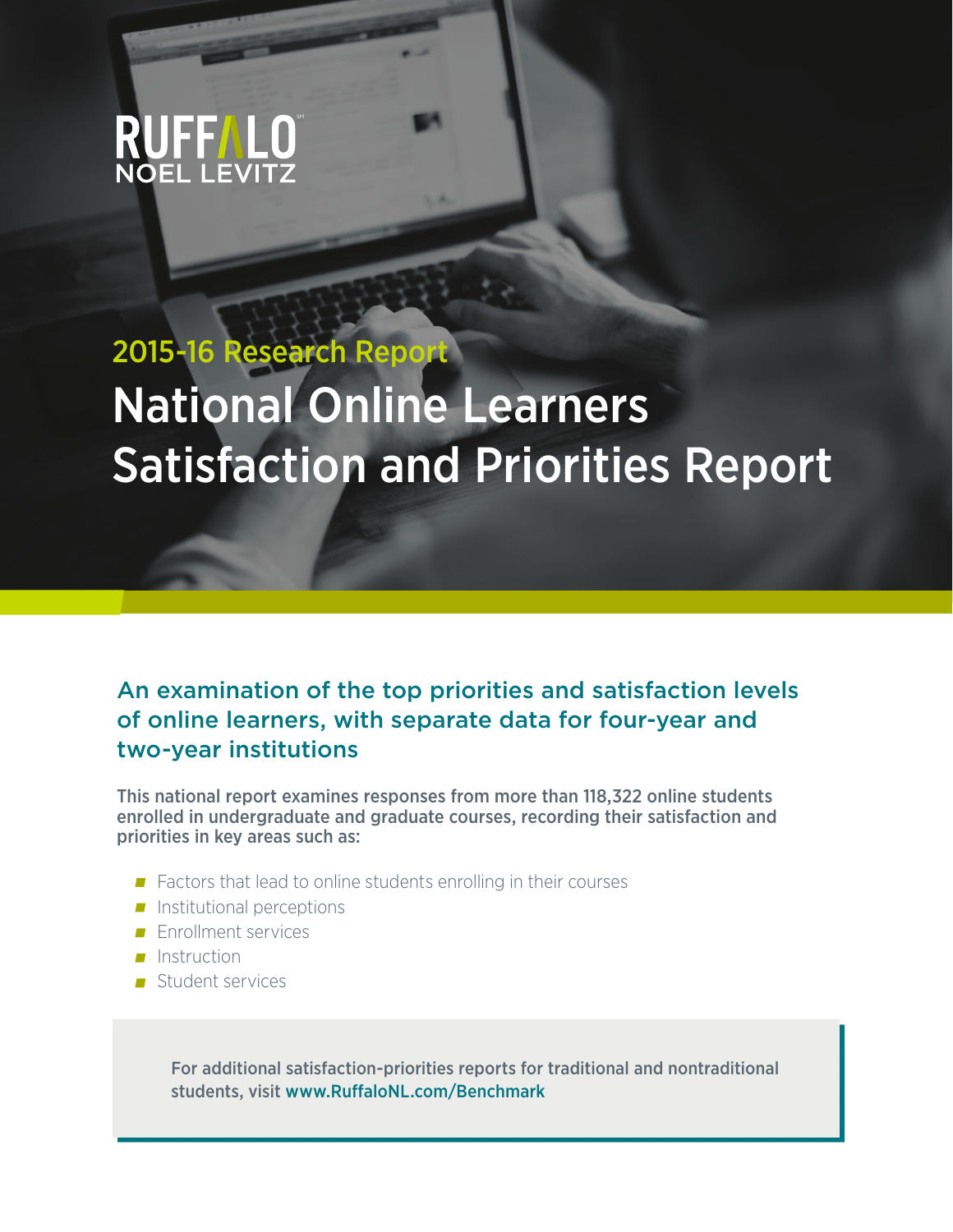

Online learning has become a staple of higher education, with millions of students enrolling every year in at least one online course. It attracts a wide range of students at the undergraduate and graduate level, across all institution types and with a variety of educational goals. Many campuses have stepped up their online offerings to meet this demand.

While millions of online learners enroll in these courses each year, how satisfied are they with their educational experience in their online courses? Do they feel the education they receive is valuable? Do they receive enough support from their institutions?

## The *2015-16 National Online Learners Satisfaction and Priorities Report* examines key findings for students enrolled in online courses, including:

- **Trends in online student satisfaction and whether those students would re-enroll in their** current programs.
- Which factors contributed to the online learner's decision to enroll.
- Aspects of the student experience that matter to online learners, grouped into scales (or clusters of items).
- A closer look at the items within those clusters, with identification of strengths and challenges from the student perspective.

These results come from the Priorities Survey for Online Learners™ (PSOL), an assessment instrument taken by students enrolled in online courses. The report compiles results from 118,322 students from 132 institutions between fall 2012 and spring 2015. The four-year institution segment reflects 107,293 students from 93 institutions, while the community college segment includes 11,029 students from 39 institutions during the same time frame.

## **A few notes about reviewing this report**

On the PSOL, students respond to statements of expectation with an importance rating and a satisfaction rating. These ratings are on a scale of 1 to 7, with 7 being high. The student responses are averaged to produce an importance score and a satisfaction score for each item.

A performance gap is calculated by subtracting the satisfaction score from the importance score.

- **Larger performance gaps indicate areas where the institution is not meeting student expectations.**
- Smaller performance gaps indicate areas where the institution is doing a relatively good job of meeting the expectations of online learners.

| This two-tiered assessment also highlights strengths and challenges. |                                                                                  |  |  |  |  |  |  |
|----------------------------------------------------------------------|----------------------------------------------------------------------------------|--|--|--|--|--|--|
| <b>STRENGTHS</b>                                                     | <b>CHALLENGES</b>                                                                |  |  |  |  |  |  |
| High importance                                                      | High importance                                                                  |  |  |  |  |  |  |
| <b>High satisfaction</b>                                             | Low satisfaction or high performance gap                                         |  |  |  |  |  |  |
| Items to celebrate as benefits for enrolling at the institution      | Priority areas where the institution should direct<br>its focus for improvements |  |  |  |  |  |  |

When looking at national results from online learners, strengths are highlighted in **green** text while challenges are reflected by **red** text.

The percentages reflect the students who indicated that the item was important or very important to them (answer 6 or 7 on the 7-point range) and the percentage that said they were satisfied or very satisfied with the item (again, answers 6 or 7).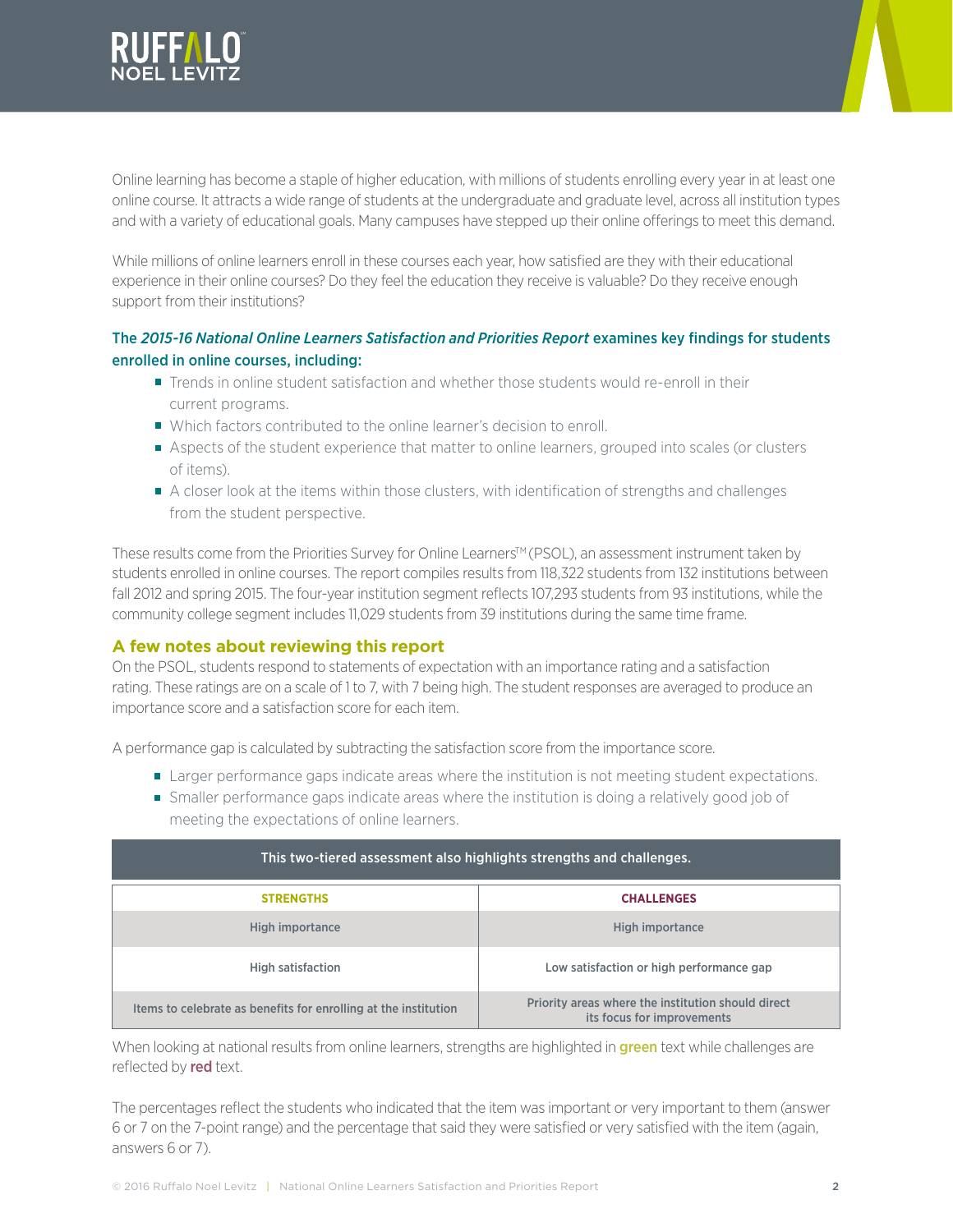



## **Trend review of satisfaction and re-enrollment scores**



#### **Figure 1: Four-year institution satisfaction and re-enrollment (number of students surveyed is in parentheses)**

#### **Figure 2: Community college satisfaction and re-enrollment (number of students surveyed is in parentheses)**



Comparing the trends at four-year institutions and community colleges, it can be noted that the satisfaction and re-enrollment percentages at four-year institutions have held relatively steady, with an increase in the past academic year. At community colleges, the satisfaction levels took a dip last year with a rebound this year, while re-enrollment percentages have held steady.

A general observation is that online learners at four-year institutions reflect higher satisfaction with their experience than students at community colleges. There are two contributing factors in these higher satisfaction scores. The first factor is the higher percentage of students at four-year institutions indicating that they are enrolled primarily online; these students tend to have higher satisfaction levels than students enrolled primarily on a campus. The second factor is the higher percentage of graduate students enrolled at four-year institutions. This is also a demographic group that typically has higher satisfaction scores. However, it is interesting to note that the re-enrollment levels are comparable for students at both four-year institutions and community colleges.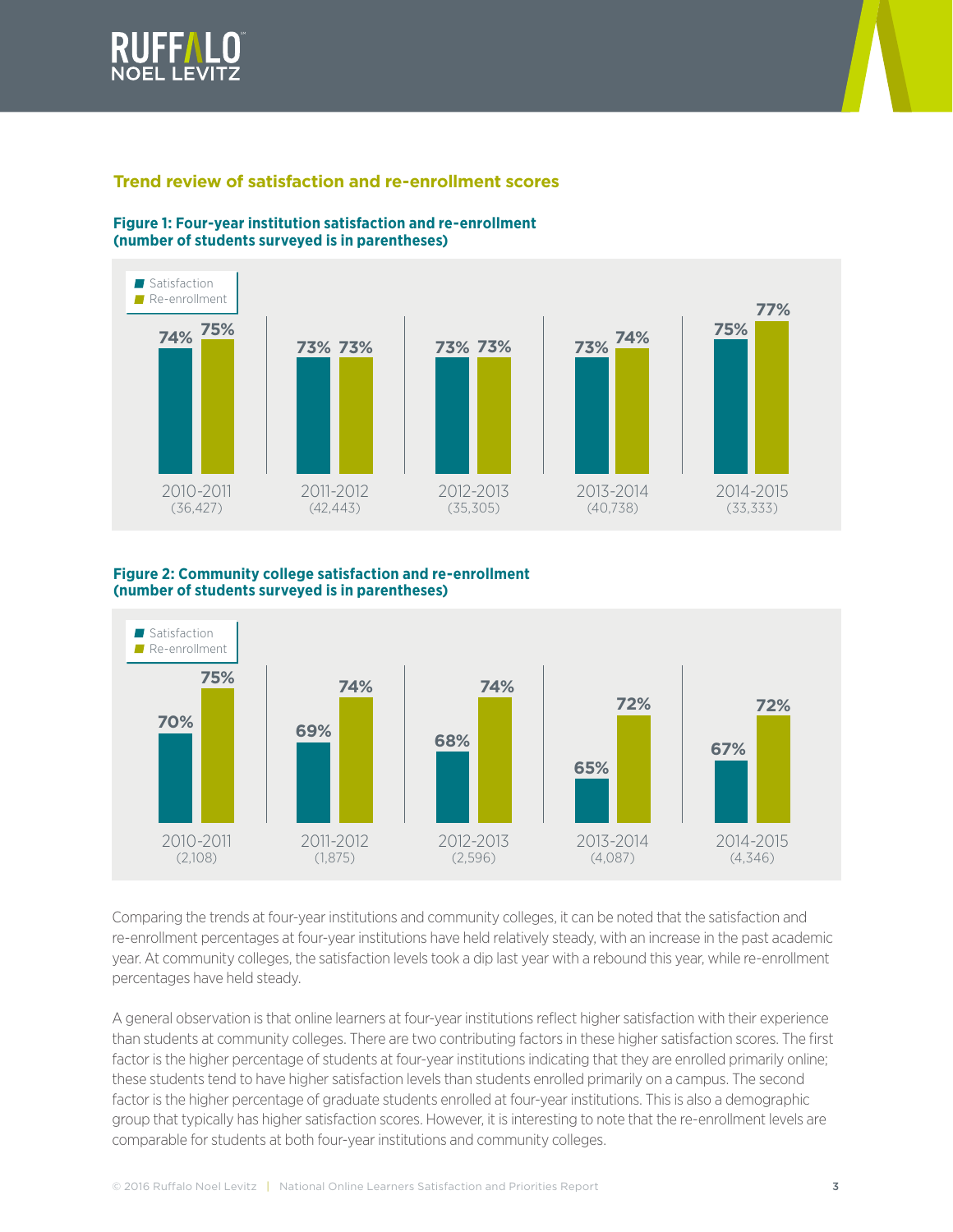



## **Factors in the decision to enroll**

Why do online learners decide to enroll at an institution? Here are the factors in the decision to enroll, in descending order of importance for students at each type of institution:

#### **Table 1: Enrollment factors at four-year institutions**

| <b>ITEM</b>                              | <b>IMPORTANCE %</b> |
|------------------------------------------|---------------------|
| Convenience                              | 96%                 |
| Flexible pacing for completing a program | 93%                 |
| Work schedule                            | 92%                 |
| Program requirements                     | 89%                 |
| <b>Reputation of institution</b>         | 86%                 |
| Financial assistance available           | 85%                 |
| Cost                                     | 83%                 |
| Ability to transfer credits              | 82%                 |
| Future employment opportunities          | 81%                 |
| Distance from campus                     | 60%                 |
| Recommendations from employer            | 58%                 |

#### **Table 2: Enrollment factors at community colleges**

| <b>ITEM</b>                              | <b>IMPORTANCE %</b> |
|------------------------------------------|---------------------|
| Convenience                              | 93%                 |
| Flexible pacing for completing a program | 88%                 |
| Cost                                     | 88%                 |
| Work schedule                            | 87%                 |
| Ability to transfer credits              | 85%                 |
| Program requirements                     | 84%                 |
| Financial assistance available           | 82%                 |
| Future employment opportunities          | 79%                 |
| <b>Distance from campus</b>              | 76%                 |
| <b>Reputation of institution</b>         | 75%                 |
| Recommendations from employer            | 57%                 |

Convenience is the driving factor in the decision to enroll for online learners at both four-year institutions and community colleges. A key difference in the factors at four-year institutions as compared to community colleges is the level of importance of the reputation of the institution at 86 percent vs. 75 percent.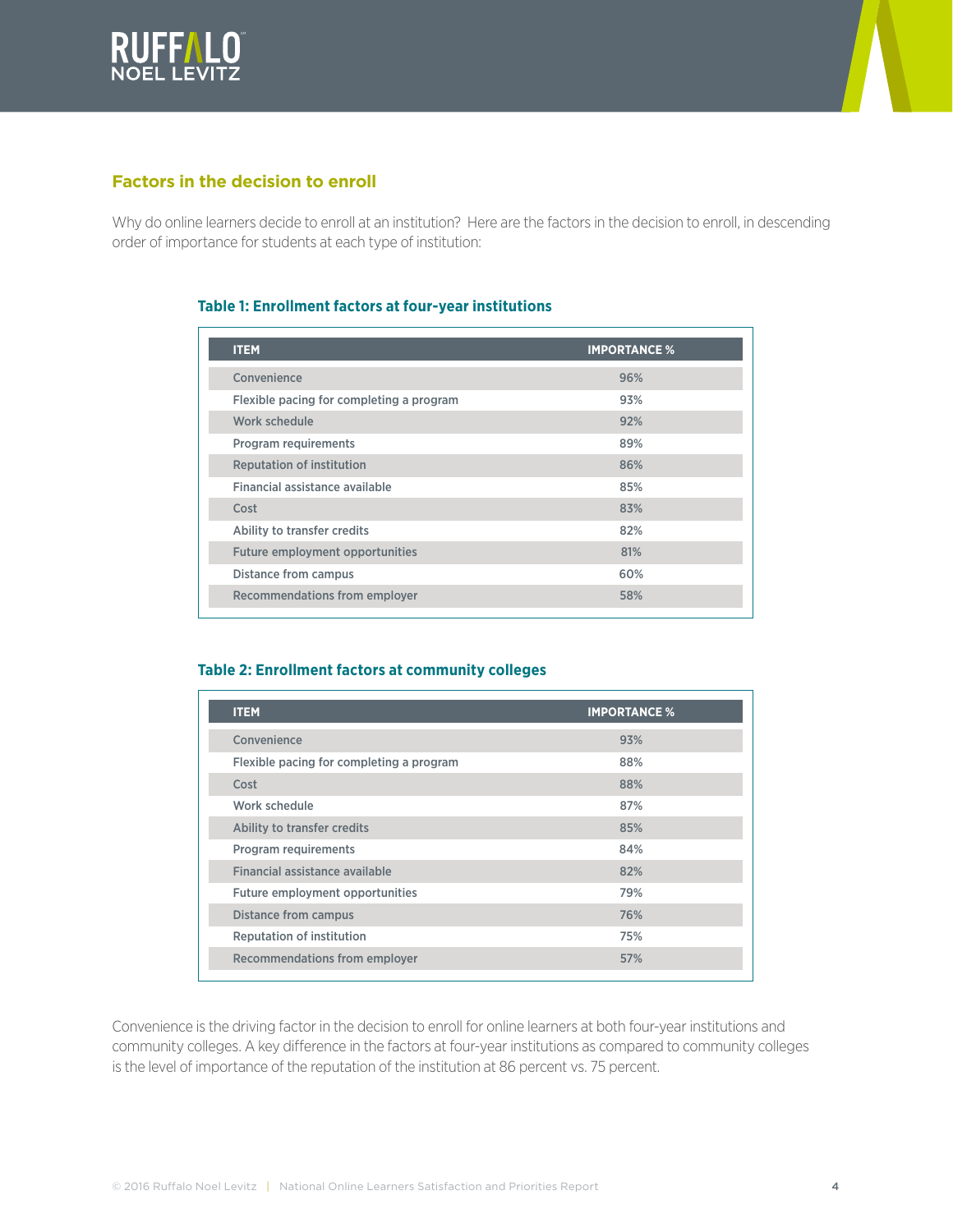



## **Satisfaction and importance for key areas of the online learner experience**

The following tables reflect the individual items on the survey, clustered by topic for four-year institutions and community colleges. Items in **green** are strengths and items in red are challenges.

#### **Table 3: Institutional perceptions**

|                                          |                   | <b>FOUR-YEAR INSTITUTIONS</b> |     | <b>COMMUNITY COLLEGES</b> |              |     |
|------------------------------------------|-------------------|-------------------------------|-----|---------------------------|--------------|-----|
| tem                                      | <i>Importance</i> | Satisfaction                  | Gap | <i>Importance</i>         | Satisfaction | Gap |
| Tuition paid is a worthwhile investment. | 93%               | 69%                           | 24% | 91%                       | 72%          | 19% |
| This institution has a good reputation.  | 88%               | 76%                           | 12% | 79%                       | 73%          | 6%  |

As reflected in this chart, the item "Tuition paid is a worthwhile investment" is perceived as a challenge for online learners at four-year institutions and a strength for online students at community colleges. This perception is also true for students enrolled on physical campuses, where community college students are more positive about the value of tuition, but many students at four-year institutions are not as satisfied.

This finding shows that online programs for four-year institutions and community colleges need to convey the value of their tuition. For four-year institutions, showing the worthiness of a degree (through job placement, graduate school, alumni testimonials, or other outcomes) may help change the perception of the value of tuition. For community college, affordability can be a key point for engagement and recruitment.

#### **Table 4: Enrollment services**

|                                                                       |                                 | <b>FOUR-YEAR INSTITUTIONS</b> | <b>COMMUNITY COLLEGES</b> |            |              |     |
|-----------------------------------------------------------------------|---------------------------------|-------------------------------|---------------------------|------------|--------------|-----|
| Item                                                                  | <i><u><b>Importance</b></u></i> | Satisfaction                  | Gap                       | Importance | Satisfaction | Gap |
| Registration for online courses<br>is convenient.                     | 93%                             | 87%                           | 6%                        | 91%        | 82%          | 9%  |
| Billing and payment procedures<br>are convenient for me.              | 91%                             | 82%                           | 9%                        | 89%        | 77%          | 12% |
| Adequate financial aid is available.                                  | 88%                             | 71%                           | 17%                       | 87%        | 70%          | 17% |
| I receive timely information on<br>the availability of financial aid. | 87%                             | 72%                           | 15%                       | 85%        | 63%          | 22% |

The perceptions of enrollment services for online learners are similar at four-year and two-year institutions. Convenient registration and billing procedures are identified as strengths at both types of institutions. The one item of note here is the lower satisfaction levels for the timely information on financial aid at community colleges. While not a challenge, it may be an area for additional improvement.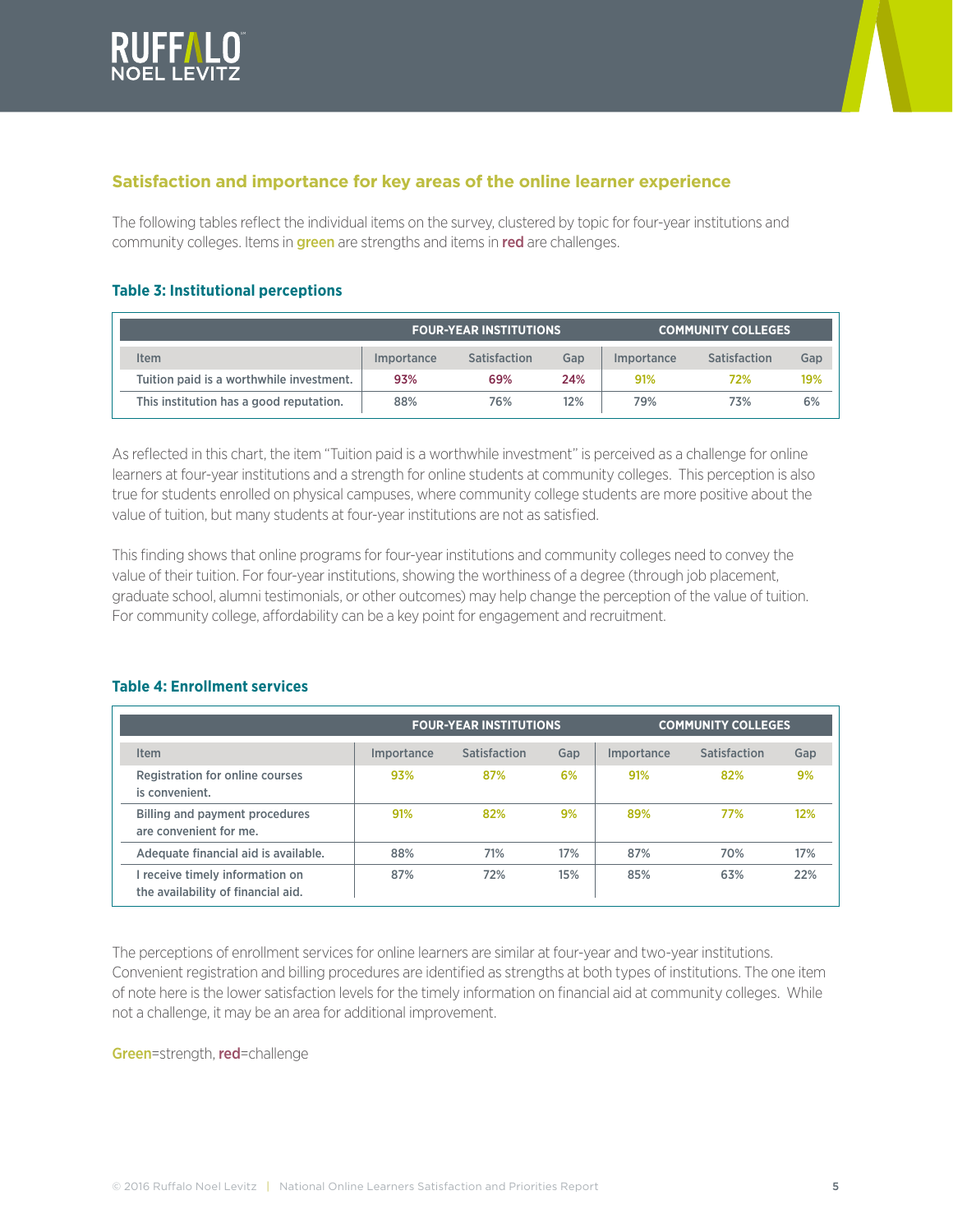



## **Table 5: Academic services**

|                                                                | <b>COMMUNITY COLLEGES</b><br><b>FOUR-YEAR INSTITUTIONS</b> |                     |     |            |              |     |
|----------------------------------------------------------------|------------------------------------------------------------|---------------------|-----|------------|--------------|-----|
| <b>Item</b>                                                    | Importance                                                 | <b>Satisfaction</b> | Gap | Importance | Satisfaction | Gap |
| Program requirements are<br>clear and reasonable.              | 94%                                                        | 75%                 | 19% | 91%        | 71%          | 20% |
| There are sufficient offerings<br>within my program of study.  | 92%                                                        | 75%                 | 17% | 90%        | 66%          | 24% |
| Adequate online library resources<br>are provided.             | 90%                                                        | 79%                 | 11% | 81%        | 70%          | 11% |
| My program advisor is accessible<br>by telephone and email.    | 88%                                                        | 79%                 | 9%  | 83%        | 69%          | 14% |
| My program advisor helps me<br>work toward career goals.       | 83%                                                        | 65%                 | 18% | 81%        | 60%          | 21% |
| Tutoring services are readily<br>available for online courses. | 76%                                                        | 66%                 | 10% | 76%        | 56%          | 20% |
| Appropriate technical assistance<br>is readily available.      | 89%                                                        | 78%                 | 11% | 85%        | 71%          | 14% |

The perceived strengths and challenges in the area of academic services are different between online learners enrolled at four-year and two-year institutions. Online library services are identified as a strength at four-year institutions, but not at community colleges. A unique challenge at four-year schools is program requirements, while a unique challenge at community colleges is the sufficient program offerings. It may be that online learners at community colleges are enrolled online because they are not able to get access to those same classes on campus.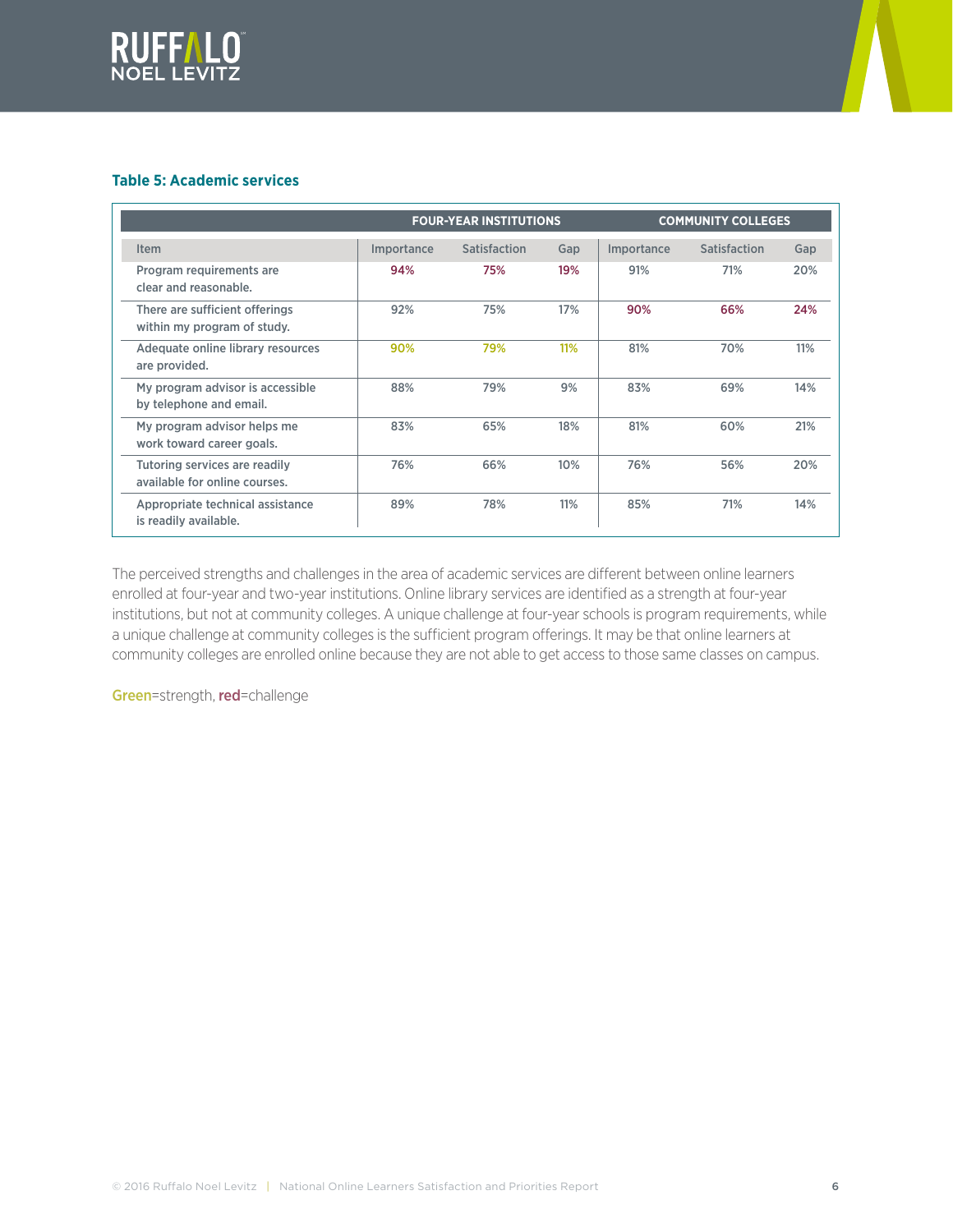



## **Table 6: Instructional services**

|                                                                      |            | <b>FOUR-YEAR INSTITUTIONS</b> |       | <b>COMMUNITY COLLEGES</b> |                     |       |  |
|----------------------------------------------------------------------|------------|-------------------------------|-------|---------------------------|---------------------|-------|--|
| Item                                                                 | Importance | Satisfaction                  | Gap   | Importance                | <b>Satisfaction</b> | Gap   |  |
| Student assignments are clearly<br>defined in the syllabus.          | 95%        | 75%                           | 20%   | 93%                       | 75%                 | 18%   |  |
| The quality of online instruction<br>is excellent.                   | 95%        | 73%                           | 22%   | 92%                       | 66%                 | 26%   |  |
| Faculty are responsive to student needs.                             | 95%        | 75%                           | 20%   | 92%                       | 70%                 | 22%   |  |
| Instructional materials are appropriate<br>for program content.      | 94%        | 76%                           | 18%   | 91%                       | 73%                 | 18%   |  |
| Faculty provide timely feedback<br>about student progress.           | 93%        | 71%                           | 22%   | 90%                       | 67%                 | 23%   |  |
| Assessment and evaluation procedures<br>are clear and reasonable.    | 91%        | 77%                           | 14%   | 87%                       | 72%                 | 15%   |  |
| The frequency of student and<br>instructor interactions is adequate. | 86%        | 72%                           | 14%   | 83%                       | 69%                 | 14%   |  |
| Student-to-student collaborations<br>are valuable to me.             | 53%        | 59%                           | $-6%$ | 44%                       | 52%                 | $-8%$ |  |

Three items are consistently noted as challenges for online learners at both four-year and two-year institutions: quality of instruction, faculty are responsive to student needs, and faculty provide timely feedback. These items have been cited as national challenges for the last several years.

Four-year institutions do not have any strengths identified within the instructional services category, while students at community colleges have three items of strength: student assignments clearly defined, appropriate instructional materials, and evaluation procedures. This is an important distinction—identified for the first time by examining the results separately for four-year and two-year segments. Keep in mind, this area is of particular importance because 86 percent of students in four-year programs cited the reputation of the program as an enrollment factor. If the quality of online instruction, assignments, and faculty availability are issues, those could undermine the perception of the program and impede student completion.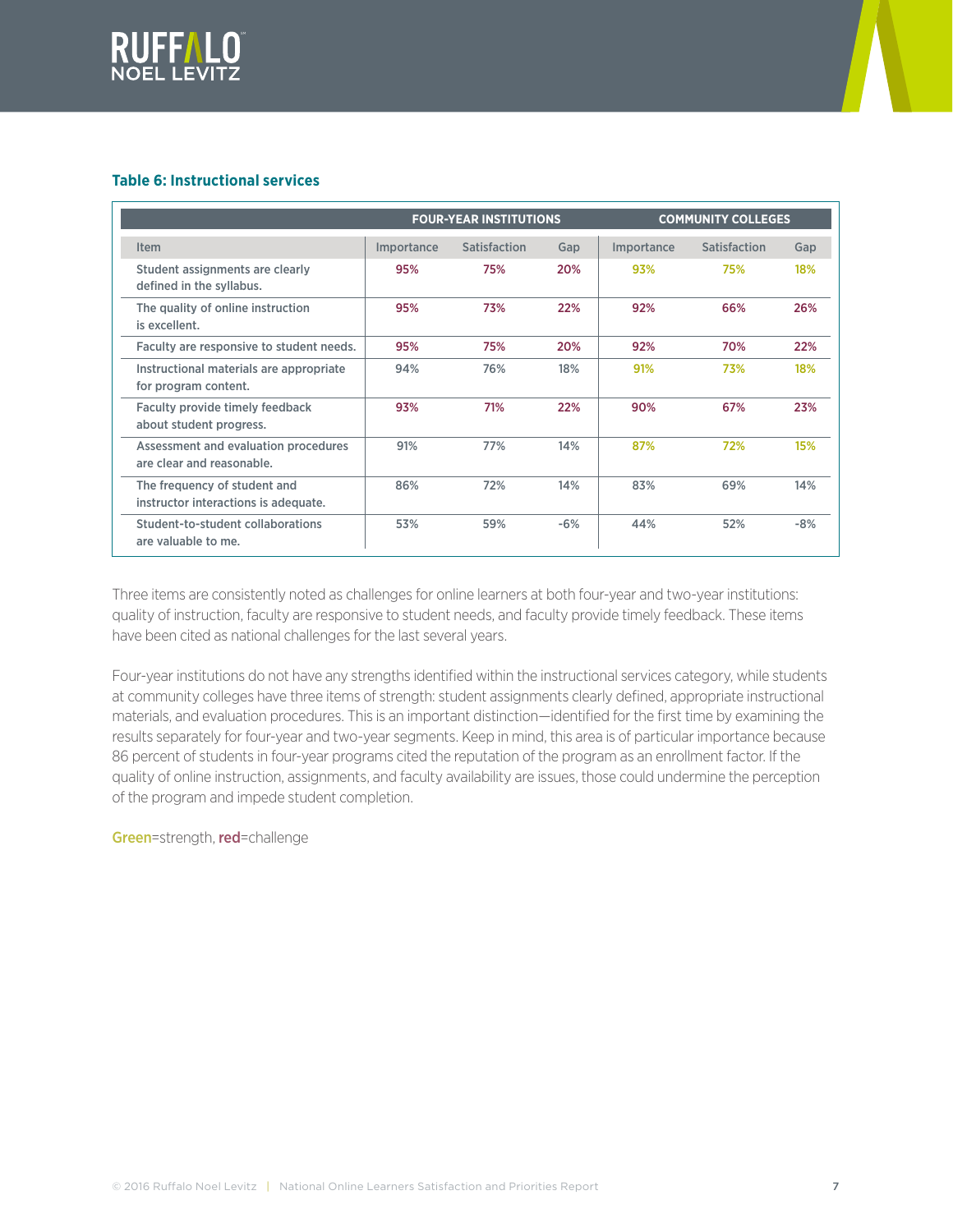



## **Table 7: Student services**

|                                                                                 |                   | <b>FOUR-YEAR INSTITUTIONS</b> |     | <b>COMMUNITY COLLEGES</b> |              |     |  |
|---------------------------------------------------------------------------------|-------------------|-------------------------------|-----|---------------------------|--------------|-----|--|
| Item                                                                            | <i>Importance</i> | Satisfaction                  | Gap | Importance                | Satisfaction | Gap |  |
| This institution responds quickly<br>when I request information.                | 93%               | 77%                           | 16% | 89%                       | 67%          | 22% |  |
| am aware of whom to contact for<br>questions about programs and services.       | 90%               | 76%                           | 14% | 85%                       | 64%          | 21% |  |
| The bookstore provides timely<br>service to students.                           | 85%               | 78%                           | 7%  | 85%                       | 71%          | 14% |  |
| Channels are available for providing<br>timely responses to student complaints. | 83%               | 64%                           | 19% | 77%                       | 57%          | 20% |  |
| Online career services are available.                                           | 77%               | 67%                           | 10% | 75%                       | 61%          | 14% |  |

This cluster reflects two items of challenge for online learners at community colleges: the institution responding quickly to information requests and being aware of whom to contact with questions. These are not perceived as challenges for students in four-year online programs. Community colleges have opportunities for improving communication with their online learning students.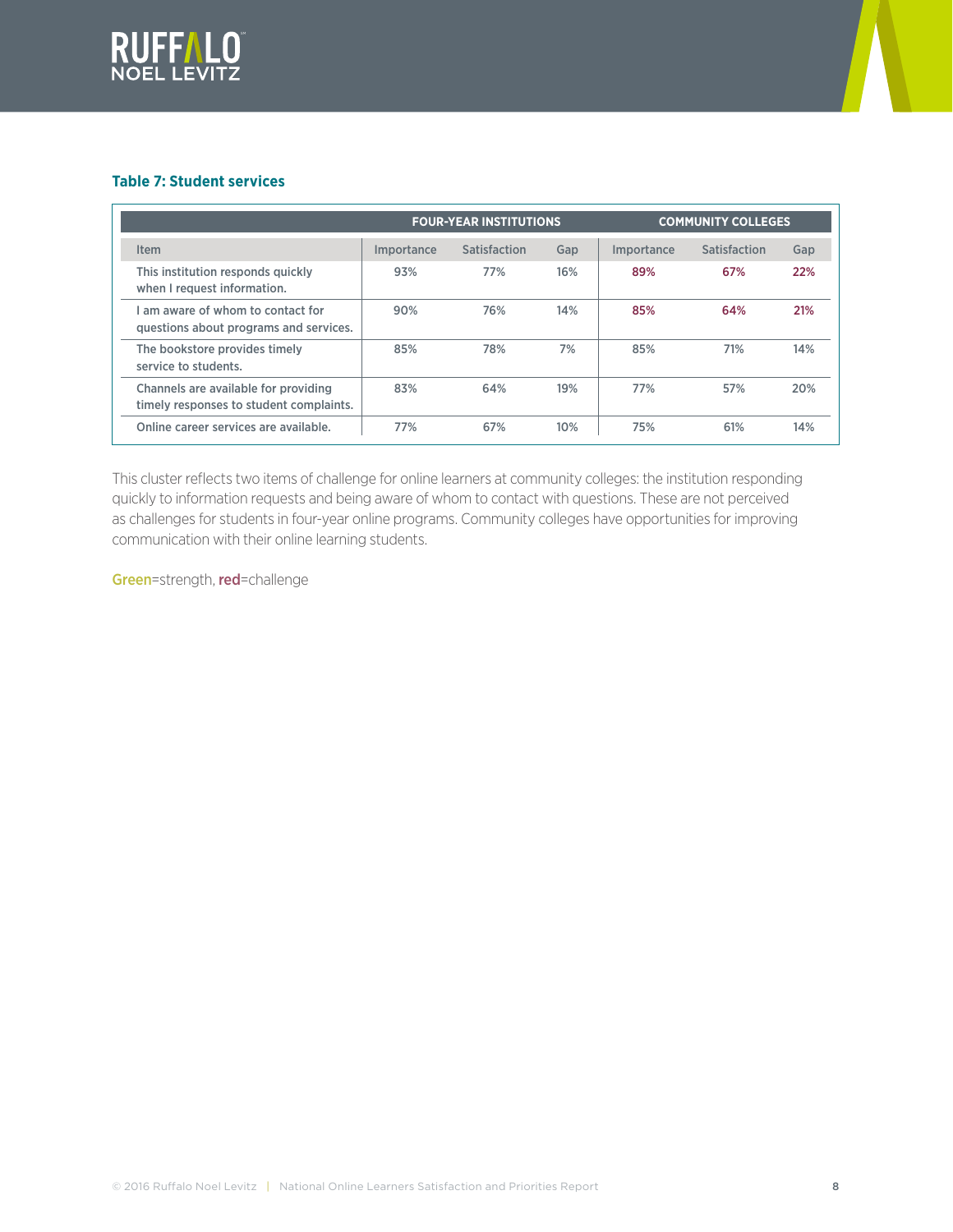



## **Conclusion: Questions that satisfaction assessment can help you answer with your students**

Satisfaction assessment provides valuable data about the student experience as well as priorities for planning. The results in this report provide valuable benchmarks, but what else can you uncover through satisfaction assessment? Here are several questions you can answer with your own survey administration.

## Do your online learners feel their tuition is a good value?

As Table 3 shows, nearly all online learners place importance on the tuition they pay being a good value. This tuition value is vital, because students need to feel that their investment in an online course or program is worth it. Assessing their satisfaction and using it to guide improvements can not only strengthen the student experience, but also show the concern the institution has for students.

## How can you guide more online learners toward completing their educational goals?

The importance of institutional assessment with online learners and how they perceive the online student experience is key to retaining them. Satisfaction assessment gives online programs a way to pinpoint those challenges that could lead to dissatisfaction and discontinuation of the program.

## Where should you focus your priorities for improving your online programs?

This is where the value of dual satisfaction-priorities assessment is very worthwhile. Satisfaction assessment alone does not identify priorities for improvement and planning. By looking at what students value, your institution can pinpoint top priorities and address major issues that could impact student satisfaction and completion of the program.

## What strengths should you emphasize to prospective online learners?

Unlike in-person education, online programs can draw students from a much larger pool of potential students, increasing competition among programs. Satisfaction assessment can provide valuable data for prospective students and differentiate the strengths of an institution. Surveys also convey a sense of concern for the student, showing the institution cares enough about quality to routinely gather feedback from its students.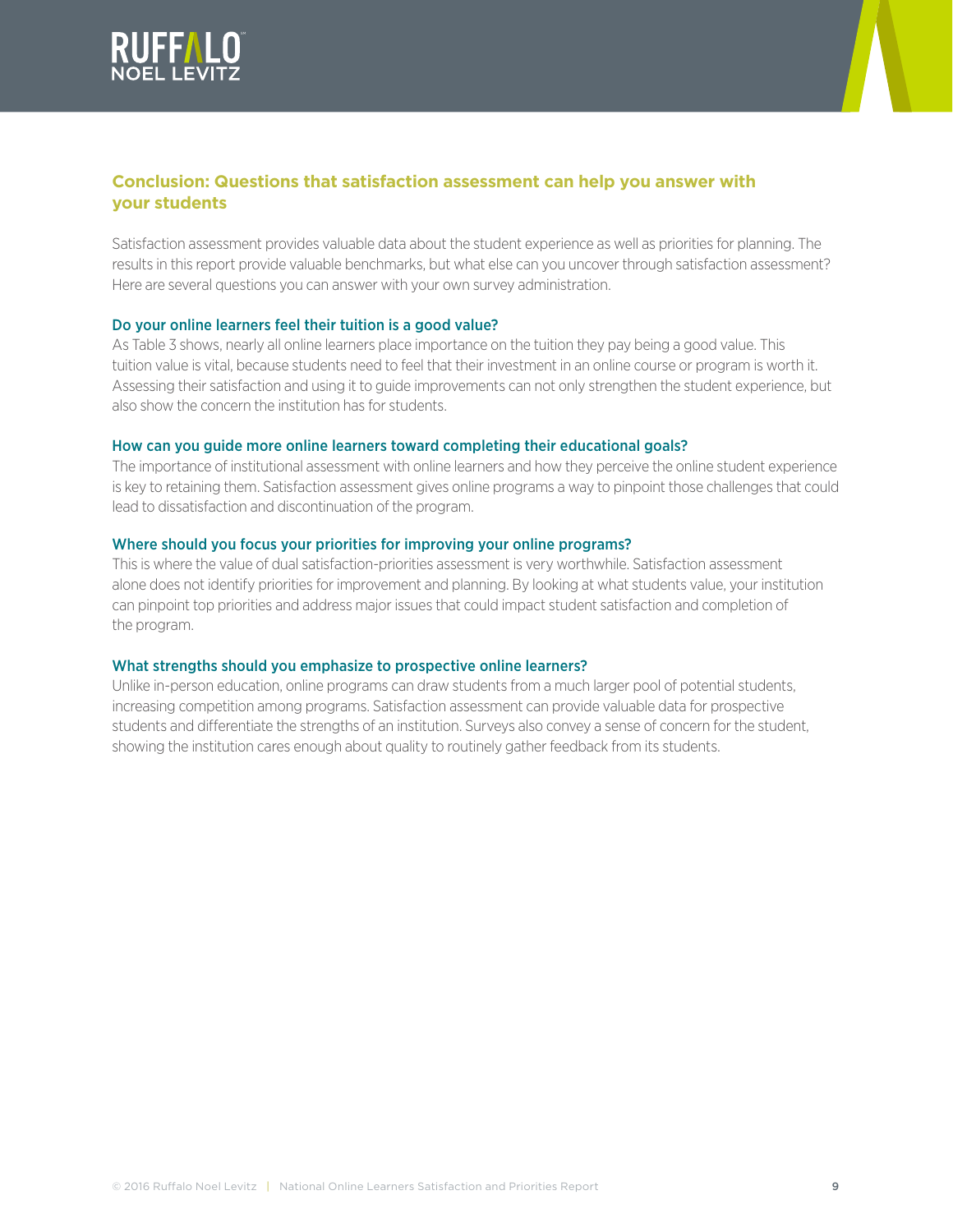



#### **Demographic overview**

| Key demographic characteristics at four-year institutions: |                                               |                                  |                            | Key demographic characteristics at community colleges: |                          |                                  |                     |                 |  |
|------------------------------------------------------------|-----------------------------------------------|----------------------------------|----------------------------|--------------------------------------------------------|--------------------------|----------------------------------|---------------------|-----------------|--|
| <b>GENDER</b>                                              |                                               |                                  |                            |                                                        | <b>GENDER</b>            |                                  |                     |                 |  |
|                                                            | Female<br>Male                                |                                  | Female                     |                                                        |                          | Male                             |                     |                 |  |
|                                                            | 69%                                           |                                  | 31%                        |                                                        | 75%                      |                                  |                     | 25%             |  |
|                                                            |                                               | <b>AGE</b>                       |                            |                                                        |                          | <b>AGE</b>                       |                     |                 |  |
| < 24                                                       | $25 - 34$                                     |                                  | $35 - 44$                  | $45+$                                                  | $24$                     | $25 - 34$                        | $35 - 44$           | $45+$           |  |
| 10%                                                        | 29%                                           |                                  | 29%                        | 32%                                                    | 33%                      | 29%                              | 20%                 | 18%             |  |
|                                                            |                                               | <b>ETHNICITY</b>                 |                            |                                                        |                          | <b>ETHNICITY</b>                 |                     |                 |  |
| Caucasian/White                                            |                                               | <b>African American</b>          |                            | <b>Hispanic</b>                                        | Caucasian/White          | <b>African American</b>          |                     | <b>Hispanic</b> |  |
| 60%                                                        |                                               | 22%                              |                            | 6%                                                     | 69%                      | 11%                              |                     | 7%              |  |
| <b>ENROLLMENT STATUS</b>                                   |                                               |                                  |                            |                                                        | <b>ENROLLMENT STATUS</b> |                                  |                     |                 |  |
|                                                            | <b>Primarily online</b>                       |                                  | <b>Primarily on campus</b> |                                                        | <b>Primarily online</b>  |                                  | Primarily on campus |                 |  |
|                                                            | 96%                                           |                                  | 4%                         |                                                        | 70%<br>30%               |                                  |                     |                 |  |
|                                                            |                                               | <b>CLASS LEVEL</b>               |                            |                                                        |                          | <b>CLASS LEVEL</b>               |                     |                 |  |
|                                                            | First year Second year Third year Fourth year |                                  |                            | Graduate/<br>Professional                              | First year               | Second year                      | Third year          | Fourth year     |  |
| 19%                                                        | 15%                                           | 16%                              | 15%                        | 32%                                                    | 29%                      | 38%                              | 15%                 | 5%              |  |
|                                                            |                                               | <b>EMPLOYMENT</b>                |                            |                                                        |                          | <b>EMPLOYMENT</b>                |                     |                 |  |
| Not employed                                               |                                               | Full-time                        |                            | Part-time                                              | Not employed             | Full-time                        |                     | Part-time       |  |
| 21%                                                        |                                               | 67%                              |                            | 12%                                                    | 26%                      | 49%                              |                     | 25%             |  |
|                                                            |                                               | <b>CURRENT ONLINE ENROLLMENT</b> |                            |                                                        |                          | <b>CURRENT ONLINE ENROLLMENT</b> |                     |                 |  |
| 1-3 credits                                                | 4-6 credits                                   |                                  | 7-15 credits               | >15 credits                                            | 1-3 credits              | 4-6 credits                      | 7-15 credits        | >15 credits     |  |
| 25%                                                        | 31%                                           |                                  | 26%                        | 18%                                                    | 31%                      | 28%                              | 37%                 | 4%              |  |

The gender mix is similar between students enrolled at four-year institutions and those enrolled at community colleges. Online students at community colleges are younger, with more students 24 and under (33 percent vs. 10 percent). More African American students are represented at four-year institutions (22 percent vs. 11 percent). Students at community colleges are more likely to indicate that they are enrolled primarily on campus while also taking online classes (30 percent vs. 4 percent). Four-year online learners are more likely to be graduate students (32 percent), while community college online students are most likely first- or second-year students (67 percent). Both populations reflect high percentages of students employed full-time, but the percentages are higher for students at four-year schools (67 percent vs. 49 percent).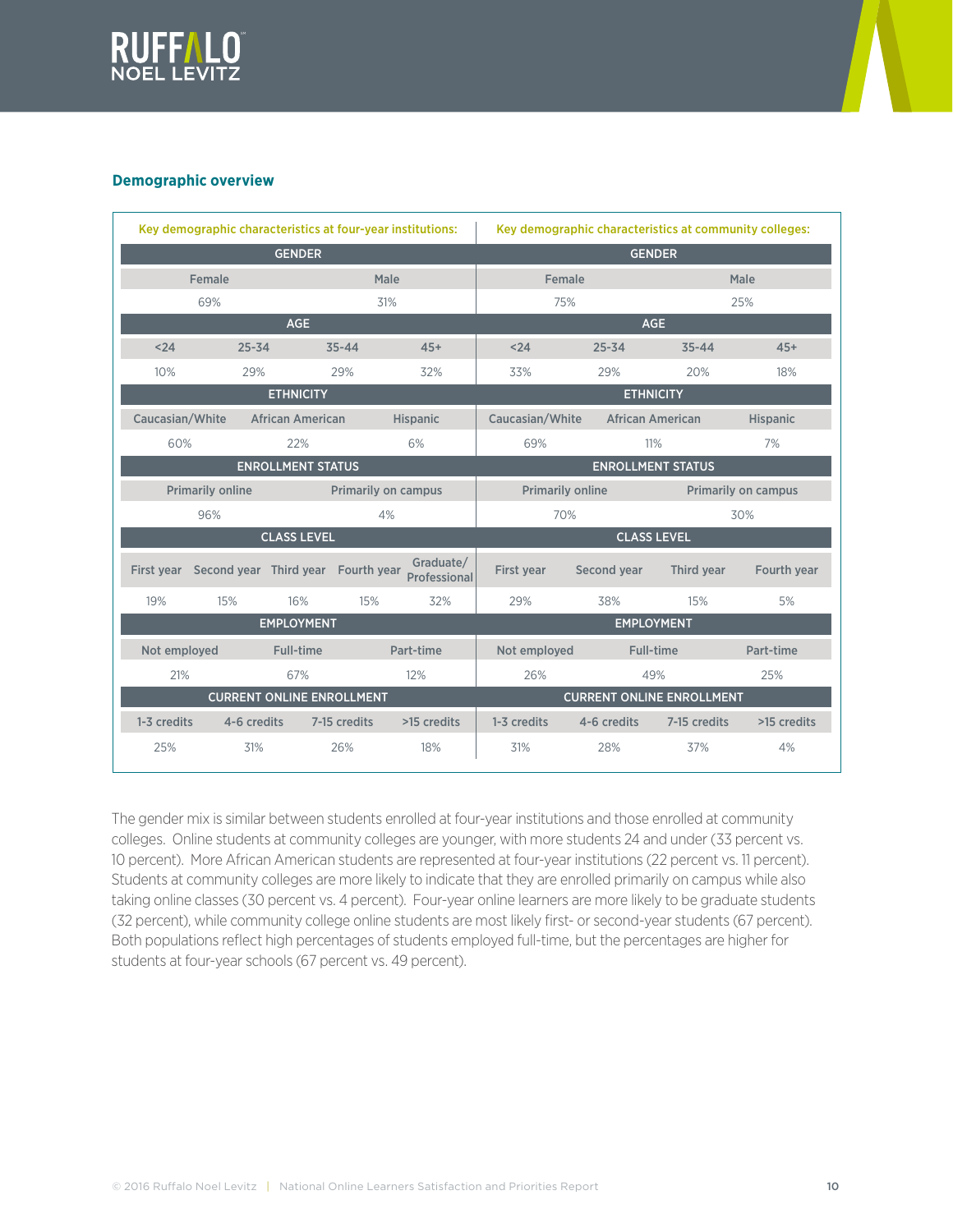

## **Participating institutions administering the Priorities Survey for Online Learners**

#### Four-year or for-profit institutions

AIU - Online, IL American College of Education, FL Amridge University, AL Argosy University Online, PA Art Institute Online, PA Ashford University, IA Baker College Online, MI Bellevue University, NE Bemidji State University, MN Bethel University, MN Bon Secours Memorial College of Nursing, VA Bryant & Stratton College, NY California State University - San Bernardino, CA Capella University, MN Capitol Technology University, MD Carlow University, PA Central Washington University, WA Champlain College, VT City College of Fort Lauderdale, FL Colorado State University - Global Campus, CO Colorado Technical University – Colorado Springs, CO Columbia College, MO Columbia Southern University, AL Corban University, OR Crown College, MN CUNY School of Professional Studies, NY Dakota State University, SD Dakota Wesleyan University, SD Daytona State College, FL Education Futures Group, TX Everglades University, FL Excelsior College, NY Fort Hays State University, KS Friends University, KS Gardner-Webb University, NC Henley-Putnam University, CA Hope International University, CA Indiana Tech, IN Indiana Wesleyan University, IN Jones International University, CO Kettering College, OH King University, TN LeTourneau University, TX Liberty University, VA Lincoln College of New England, CT Linfield College, OR

Loyola University New Orleans, LA Master's College & Seminary, ON Metropolitan State University, MN Mississippi State University, MS Missouri Baptist University, MO Nebraska Methodist College, NE New Mexico State University - Main Campus, NM Northcentral University, AZ Northwood University, MI Ohio Christian University, OH Oklahoma Wesleyan University, OK Patrick Henry College, VA Patten University, CA Post University, CT Rasmussen College, MN Regis University, CO Rider University, NJ Saint Mary-of-the-Woods College, IN Savannah College of Art and Design, GA South University Online, PA Southwestern Assemblies of God University, TX Spring Arbor University, MI St. John Fisher College, NY Strayer University, DC Sullivan University, KY Texas Woman's University, TX The College of Westchester, NY Trident University International, CA Troy University, AL University of Charleston, WV University of Illinois Springfield, IL University of Mary, ND University of Maryland University College, MD University of North Carolina Wilmington, NC University of Saint Francis, IN University of San Francisco, CA University of St. Francis, IL University of the Rockies, CO University of Wisconsin-Stout, WI University of Wisconsin-Superior, WI Utica College, NY Valley City State University, ND Virginia College, AL Virginia Commonwealth University, VA Walden University, GA Westwood College Online, CO Wilmington University, DE

#### Community colleges or two-year institutions

Allen Community College, KS Augusta Technical College, GA Bismarck State College, ND Brookhaven College, TX Central Lakes College, MN Cloud County Community College, KS College of the Ouachitas, AR Cowley County Community College, KS Cuyahoga Community College, OH Dallas Colleges Online, TX Florence-Darlington Technical College, SC Front Range Community College, CO Georgia Military College, GA Georgia Northwestern Technical College, GA Great Falls College Montana State University, MT Gwinnett Technical College, GA Inver Hills Community College, MN Isothermal Community College, NC Mesa Community College, AZ Mississippi Gulf Coast Community College, MS Mitchell Technical Institute, SD Moberly Area Community College, MO Monterey Peninsula College, CA New Mexico State University at Alamogordo, NM North Dakota State College of Science, ND Oklahoma State University Institute of Technology-Okmulgee, OK Piedmont Technical College, SC Rio Salado College, AZ San Juan College, NM Schoolcraft College, MI Shoreline Community College, WA South Central College, MN State Fair Community College, MO Tulsa Community College, OK Volunteer State Community College, TN Wayne Community College, NC Western Wyoming Community College, WY Williston State College, ND Yavapai College, AZ